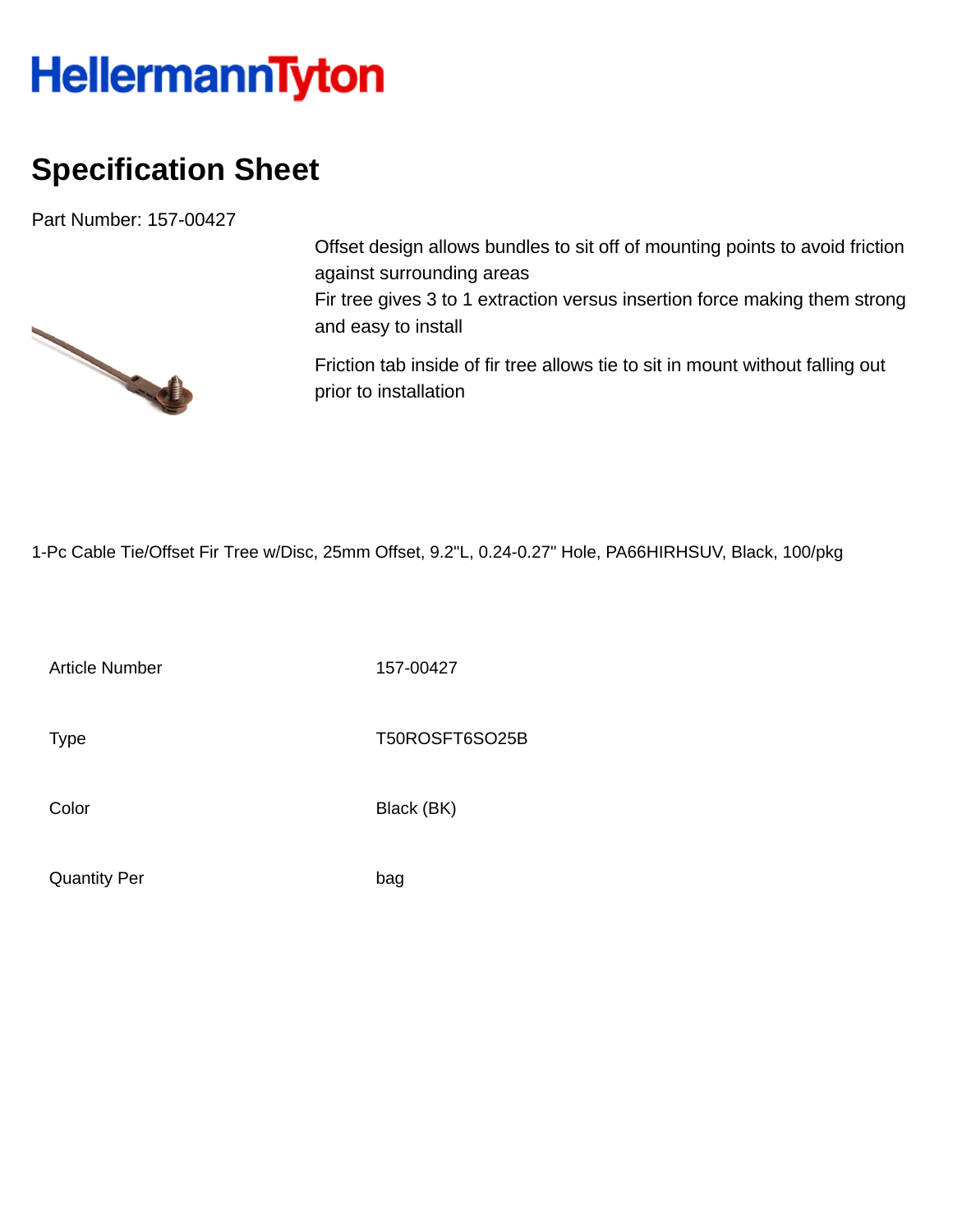| <b>Product Description</b>           | Offset cable ties route and position wire and cable bundles away from<br>a mounting hole. The offset bar between the fir tree and cable tie<br>strap provides a robust and cored-out design to eliminate any<br>potential bending of the wire or cable assembly once installed. The<br>combination of 12.5 mm and 25 mm offset distances and various fir<br>tree sizes offer coverage for a majority of industry offset routing<br>applications. The outside serrations of the tie strap leave a smooth<br>surface for the cables, preventing any possible damage to soft or<br>delicate bundles. One-piece mounting ties offer a complete solution<br>by both bundling cable and at the same time providing a mounting<br>solution. HellermannTyton's one-piece mounting ties offer the ideal<br>combination of high specification materials and superior design to suit<br>the mounting and bundling needs of complex applications. |
|--------------------------------------|---------------------------------------------------------------------------------------------------------------------------------------------------------------------------------------------------------------------------------------------------------------------------------------------------------------------------------------------------------------------------------------------------------------------------------------------------------------------------------------------------------------------------------------------------------------------------------------------------------------------------------------------------------------------------------------------------------------------------------------------------------------------------------------------------------------------------------------------------------------------------------------------------------------------------------------|
| <b>Short Description</b>             | 1-Pc Cable Tie/Offset Fir Tree w/Disc, 25mm Offset, 9.2"L, 0.24-0.27"<br>Hole, PA66HIRHSUV, Black, 100/pkg                                                                                                                                                                                                                                                                                                                                                                                                                                                                                                                                                                                                                                                                                                                                                                                                                            |
| <b>Global Part Name</b>              | T50ROSFT6SO25B-PA66HIRHSUV-BK                                                                                                                                                                                                                                                                                                                                                                                                                                                                                                                                                                                                                                                                                                                                                                                                                                                                                                         |
| Minimum Tensile Strength (Imperial)  | 50.0                                                                                                                                                                                                                                                                                                                                                                                                                                                                                                                                                                                                                                                                                                                                                                                                                                                                                                                                  |
| Minimum Tensile Strength (Metric)    | 225.0                                                                                                                                                                                                                                                                                                                                                                                                                                                                                                                                                                                                                                                                                                                                                                                                                                                                                                                                 |
| Length L (Imperial)                  | 9.1                                                                                                                                                                                                                                                                                                                                                                                                                                                                                                                                                                                                                                                                                                                                                                                                                                                                                                                                   |
| Length L (Metric)                    | 230.0                                                                                                                                                                                                                                                                                                                                                                                                                                                                                                                                                                                                                                                                                                                                                                                                                                                                                                                                 |
| Offset Length (Imperial)             | 0.98                                                                                                                                                                                                                                                                                                                                                                                                                                                                                                                                                                                                                                                                                                                                                                                                                                                                                                                                  |
| <b>Offset Length (Metric)</b>        | 25.0                                                                                                                                                                                                                                                                                                                                                                                                                                                                                                                                                                                                                                                                                                                                                                                                                                                                                                                                  |
| <b>Fixation Method</b>               | Fir Tree                                                                                                                                                                                                                                                                                                                                                                                                                                                                                                                                                                                                                                                                                                                                                                                                                                                                                                                              |
| <b>Identification Plate Position</b> | none                                                                                                                                                                                                                                                                                                                                                                                                                                                                                                                                                                                                                                                                                                                                                                                                                                                                                                                                  |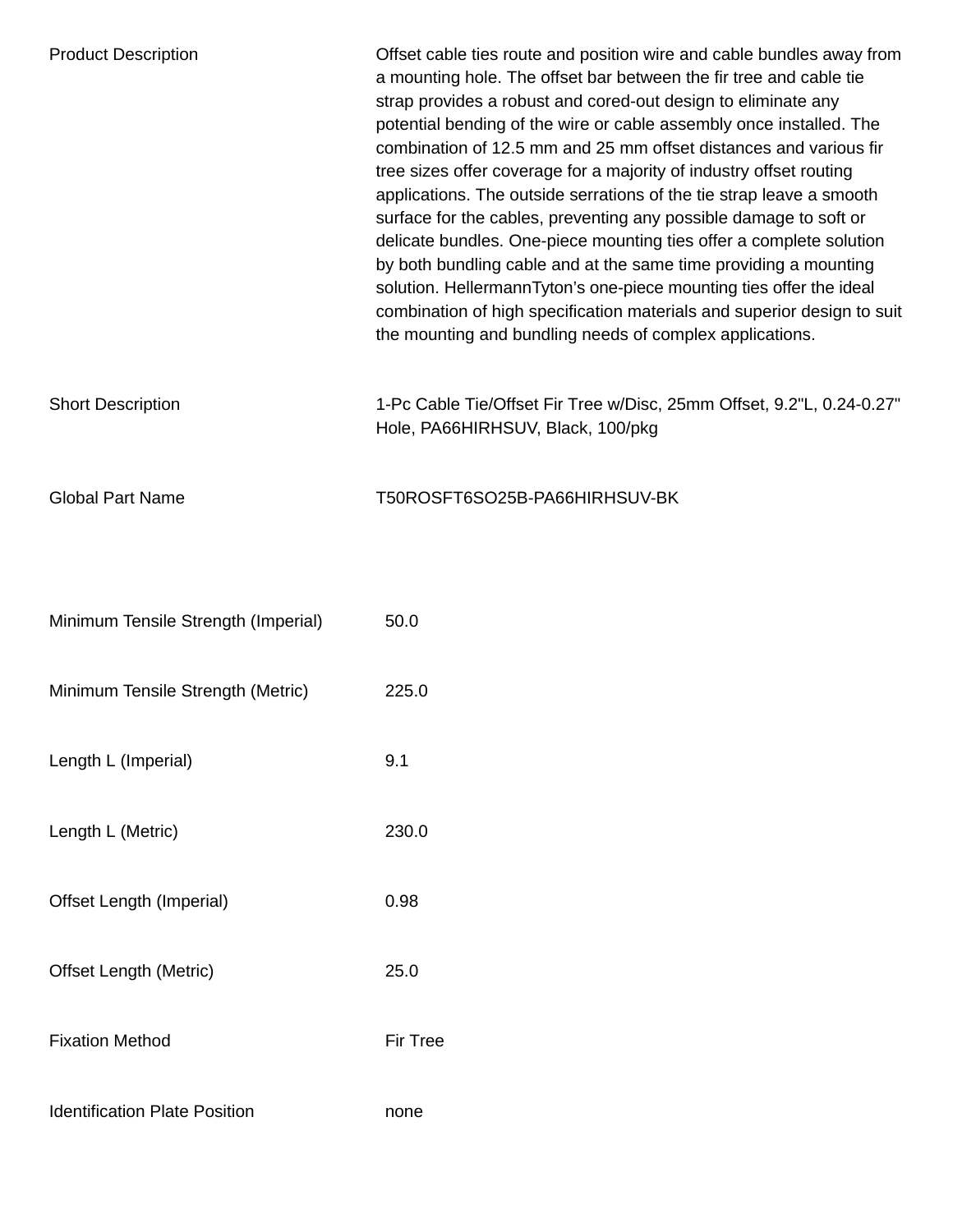| <b>Releasable Closure</b>             | <b>No</b>        |
|---------------------------------------|------------------|
| Width W (Imperial)                    | 0.19             |
| Width W (Metric)                      | 4.7              |
| <b>Bundle Diameter Min (Imperial)</b> | 0.08             |
| <b>Bundle Diameter Min (Metric)</b>   | 2.0              |
| <b>Bundle Diameter Max (Imperial)</b> | 1.97             |
| <b>Bundle Diameter Max (Metric)</b>   | 50.0             |
| Height H (Imperial)                   | 0.05             |
| Height H (Metric)                     | 1.35             |
| Diameter D (Imperial)                 | 0.30             |
| Diameter D (Metric)                   | 7.5              |
| Panel Thickness Min (Imperial)        | 0.02             |
| Panel Thickness Max (Imperial)        | 0.26             |
| Panel Thickness Min (Metric)          | 0.6              |
| Panel Thickness Max (Metric)          | 6.65             |
| Mounting Hole Diameter D (Imperial)   | $0.24$ " $-0.27$ |
| Mounting Hole Diameter D (Metric)     | $6.1 - 6.9$ mm   |